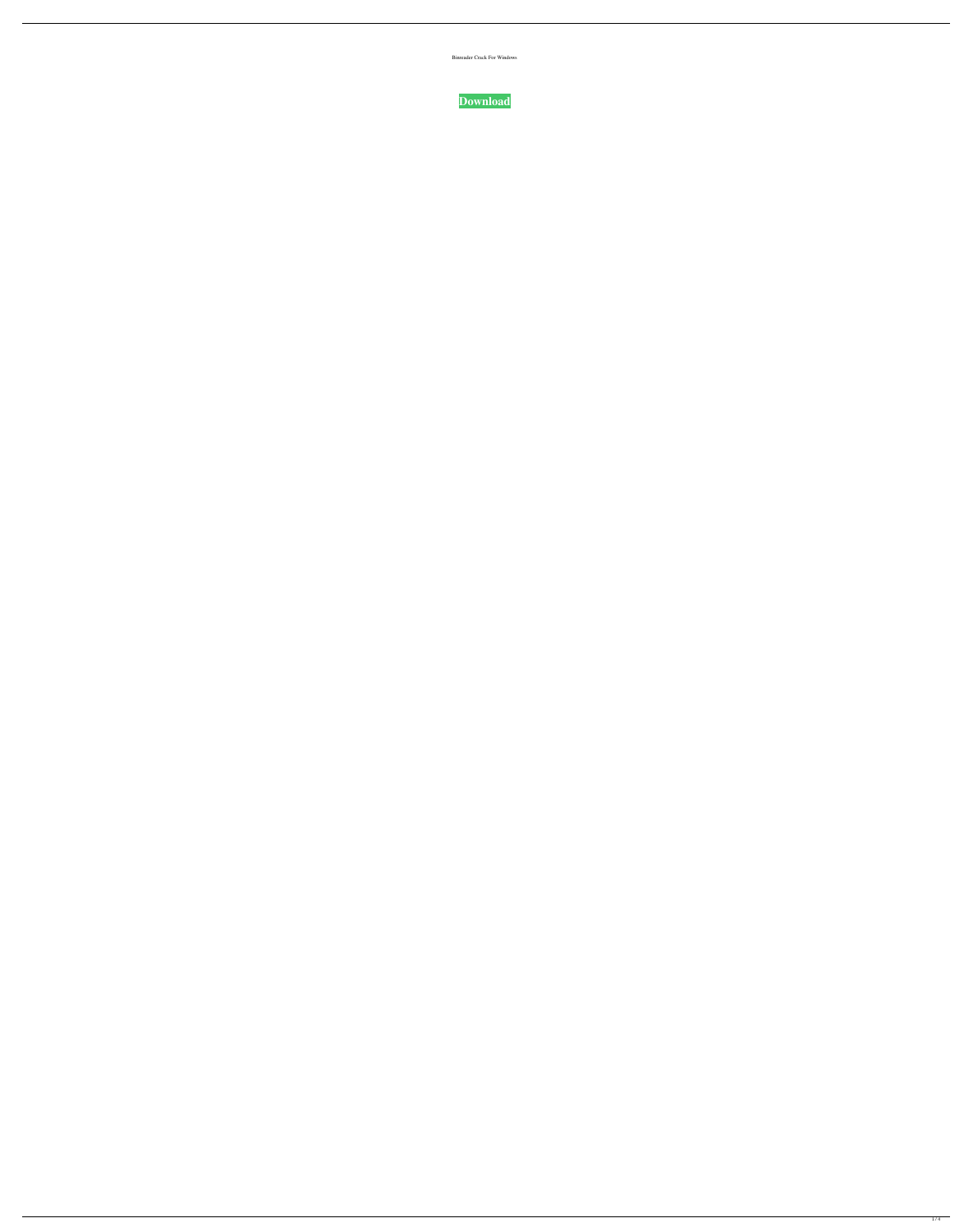■ Usenet client for downloading and previewing NZB files from Usenet servers. ■ Provides a multithreaded download mechanism. ■ Allows downloading NZB files through a specific URL. ■ Allows downloading multiple files at once using a batch download. ■ Allows running parallel downloads using multiple CPU cores. ■ Provides support for reading RAR, ZIP, 7-Zip and PAR2 archives. ■ Can resume interrupted downloads. ■ Includes an advanced download manager with command line options. ■ Configure your NNTP server settings using advanced settings. ■ Support for UPnP (DLNA) and DNLA (DLNA). ■ Can be used in a portable way. ■ Supports displaying NZB file lists in an attractive fashion. ■ Downloads only files that are not in use, automatically. ■ Allows you to convert temporary downloaded files to RAR archives. ■ Allows you to convert downloaded files into MP3, OGG, FLAC, and other audio formats. ■ Allows you to convert downloaded files into MP4, MOV, AVI, and other video formats. ■ Uses your default media player to preview downloaded files. ■ Allows you to set the default media player for previewing downloads. ■ Does not buffer downloaded files in memory. ■ Allows you to change the default file search location in the application. ■ Allows you to modify the default download folder. ■ Allows you to modify the default search path. ■ Allows you to connect to VPN networks to access Usenet without difficulty. ■ Uses secure SSL encryption to communicate with Usenet servers. ■ Uses IPv6 to communicate with Usenet servers. ■ Displays the Usenet's recent message log. ■ Configure the media previewing preferences. ■ Configure the size of your preview window. ■ Configure the general appearance of the application. ■ Includes an advanced torrent download manager. ■ Includes an advanced torrent download monitor. ■ Includes an advanced torrent download monitor. ■ Includes an advanced torrent download monitor. ■ Allows you to specify which torrent you want to download. ■ Includes an advanced torrent download monitor. ■ Configure your torrent settings. ■ Configure your torrent settings.

\* Supports the reading of the RAR archives with the help of the free and open source 7-Zip and WinRAR \* Extracts and lists the contents of the archives \* Supports the decoding of the RAR password through the use of the RC4 key \* Can decompress the archives with the 7-Zip and WinRAR \* Decodes the archives with the help of LZMA and LZW \* Encodes the archives with the help of LZMA and LZW \* Extracts the files contained in the archives with the help of the 7-Zip and WinRAR \* Opens and displays the media files contained in the archives \* Changes the default file browser after the conversion \* Enables you to save the media files into your computer \* Supports the creation and reading of the PNG, BMP, GIF, JPG and WMV media files \* Supports the conversion of the RAR and ZIP archives to the 7-Zip and WinRAR formats \* Has the integration with 7-Zip as well as the WinRAR to manage the archives \* Allows you to change the default port and NNTP host \* Changes the interface language \* Supports the configuration of the quality settings \* Has a built-in rss reader \* Has the program manager \* Contains the compatible with Python 2.7 and Python 3.4 features \* Has the global and local event logging \* Features the support of the standard and TrueCrypt methods \* Has the support for multiple CPU architectures \* Has the support for IPv6 \* Has the support for the large and small file sizes \* Has the support for the binary formats \* Has the support for the Usenet servers \* Has the support for the UPnP and DNLA for the network protocol \* Has the support for the SSL and MIME-types \* Has the support for the NAT traversal \* Has the support for the HTTP proxy \* Has the support for the FTP proxy \* Has the support for the SOCKS proxy \* Has the support for the remote connections \* Has the support for the local connections \* Has the support for the multiple sessions \* Has the support for the autoreconnect \* Has the support for the hidden window mode \* Has the support for the link mode \* Has the support for the fullscreen mode \* Has the support for the keyboard events \* Has the support for the mouse 81e310abbf

**Binreader Free Registration Code Download X64**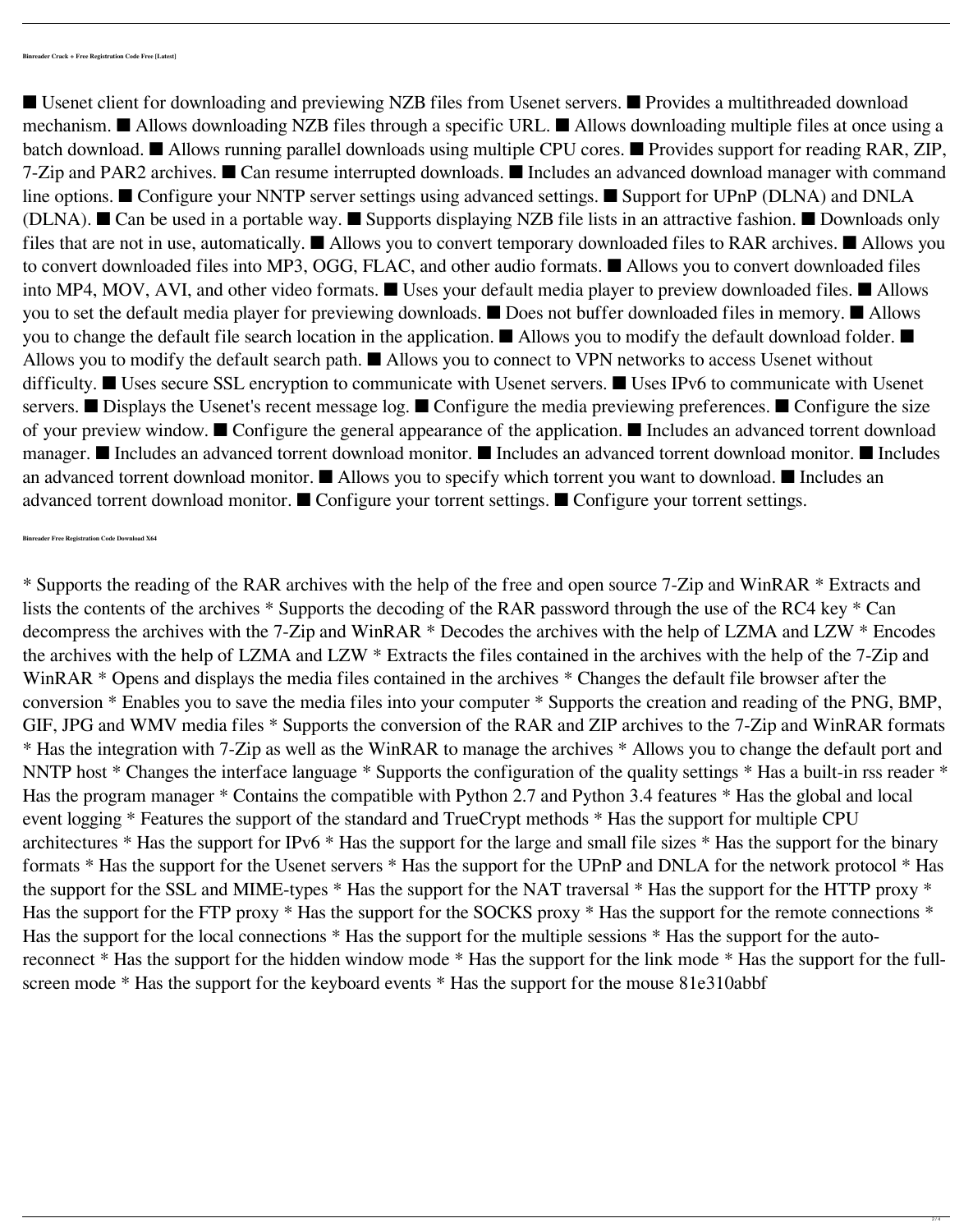Binreader is a Usenet download manager that gives you the possibility to preview media files during downloads. It supports SSL encryption and IPv6, along with RAR and PAR2 files. Configure Usenet server settings At startup, you can configure server settings regarding the NNTP host, username and password, as well as the SSL encryption status (e.g. port 443 or 563). Additional options can be customized when it comes to the maximum number of connections to the server, buffer downloads in memory, and RAR handling mode (start extraction during downloads, extract after downloading and repairing). Furthermore, you can modify the default download folder and NZB monitoring directory, pick the preferred media player for previewing files and enter command-line parameters to extend its functionality, as well as specify the network timeout and retry time after waiting. Plain and simple interface The main application window has a minimalistic design and makes it easy to figure out its options. You can open a NZB file to add the downloading job to the task list, pause and resume the task, open a file with your default media player to preview contents, and visit a downloading folder's location on the disk without leaving the interface. Binreader enables you to change the UI language and skin, define the measurement unit for the downloading speed, exit or minimize the tool to the systray on close, as well as select a UPnP or DNLA TV device for live streaming. Download Binreader Binreader is a Usenet download manager that gives you the possibility to preview media files during downloads. It supports SSL encryption and IPv6, along with RAR and PAR2 files. Configure Usenet server settings At startup, you can configure server settings regarding the NNTP host, username and password, as well as the SSL encryption status (e.g. port 443 or 563). Additional options can be customized when it comes to the maximum number of connections to the server, buffer downloads in memory, and RAR handling mode (start extraction during downloads, extract after downloading and repairing). Furthermore, you can modify the default download folder and NZB monitoring directory, pick the preferred media player for previewing files and enter command-line parameters to extend its functionality, as well as specify the network timeout and retry time after waiting. Plain and simple interface The main application window has a minimalistic design and makes it easy to figure out its options. You

**What's New In Binreader?**

Usenet binr... Read more FileWatcher monitors the files on your system and notifies you by email, mobile phone or desktop application when a certain event is detected in the files on your system (like changes or errors). It can run in the background. The best features of FileWatcher are: - Easily add your files and folders to watch (all the files in the folder and all the subfolders) - Choose your notification type from: - Email, SMS or push notification to your mobile phone - Alert on a notification to notify you of the event - The program can be placed in the background and notify you at any moment if an event occurs (great for work on a computer or mobile phone) - Allows you to configure the notifications (many options, from only a few notifications a day to notifications based on files or folders, or any custom event) - Watch and have your files copied to your phone, tablet or other mobile device. - Simple to use - Compatible with any OS - Free (don't include your email and mobile phone in the price) Features: - No setup (add your files or folders to watch) - Watch or ignore - Watch folders - Watch files - Watch subfolders - Watch file types (e.g..bin,.rar,.jpg,.pdf, etc) - Watch on error or changes - Watch on all errors (log to file) - Watch on all file changes (log to file) - Watch on all file modifications (log to file) - Watch on all file deletions (log to file) - Files not in the folder are ignored (e.g. watch.bin files in Downloads) - Local and remote monitoring (watch all files from your computer or phone) - Add more files or folders to watch later - Add files or folders to watch - Remove files from watch - Email notification or mobile notification (sends to your mobile phone) - SMS notification - Push notification to your mobile phone - Email with image attachment - Send email with attachment (click and save) - Set the program to ignore a particular file type (e.g. only watch rar files) - Set the program to ignore a particular file or folder (e.g. only watch bin files from Downloads) - Set the program to monitor a particular folder (e.g. only watch videos from a folder) - Set the program to watch files with a particular extension - Set the program to watch files or folders with a particular filename - Set the program to watch for a specific error (e.g. only watch log files when an error occurs) - Set the program to watch for a specific file modification (e.g. only watch log files when a file is